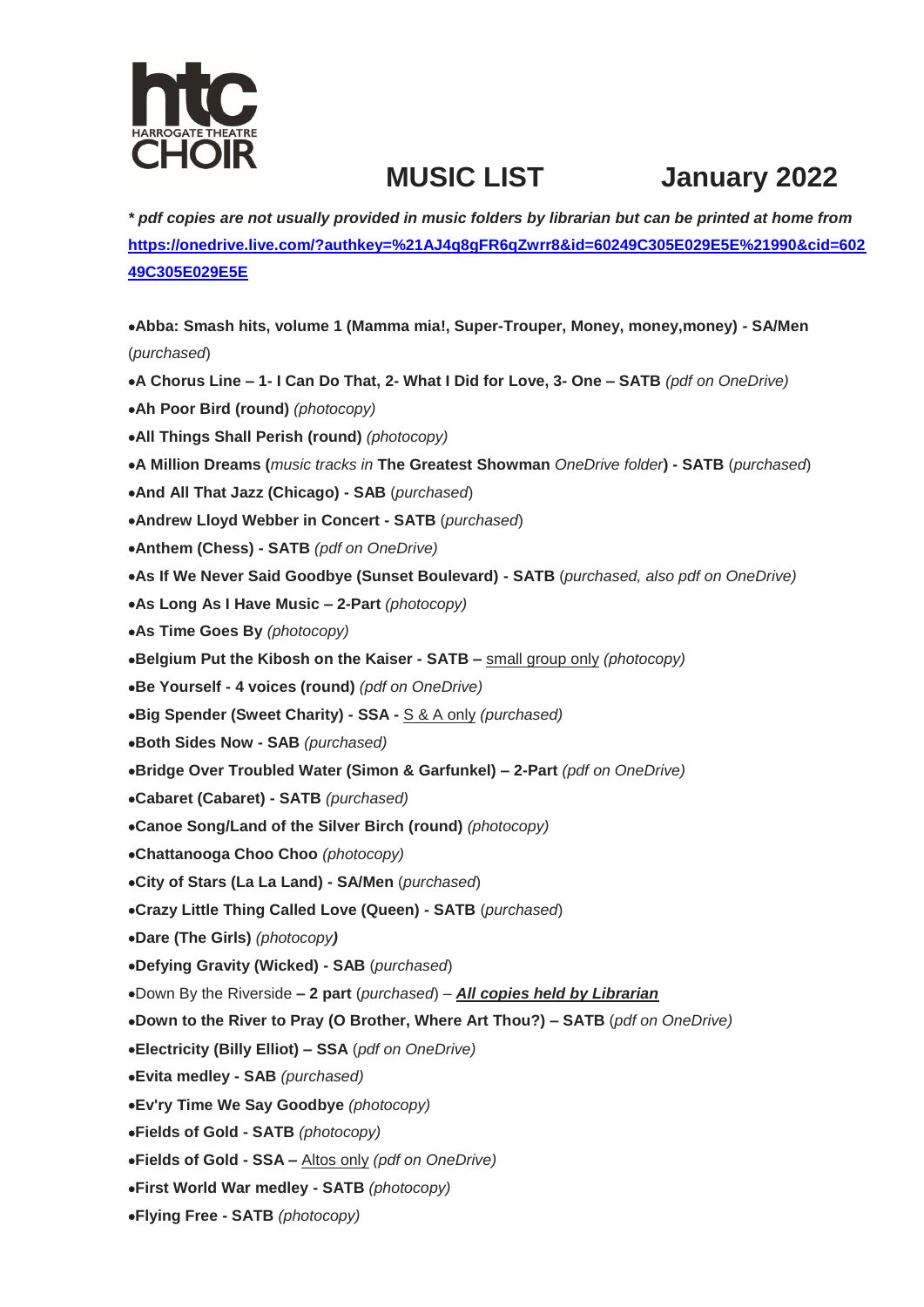**Frankly speaking: 3 classic Frank Sinatra hits - SA/Men -** T & B only *(purchased)* **From Now On (***music tracks in* **The Greatest Showman** *OneDrive folder***) - SAB** (*purchased*) **Getting to Know You (The King and I) - SATB –** small group only *(photocopy)* **Glory to Thee (round) - 4 or 8 Part (***some on reverse of* **Now Let Us Sing)** *(photocopy)* **Go Down Moses - SATB (***some on reverse of* **Sometimes I Feel Like a Motherless Child**) *(photocopy)* **Good News - SAB (***some on reverse of* **Now Let Us Sing)** *(photocopy)* Grease choral highlights **– SATB** (*purchased*) – *All copies held by Librarian* **Guys and Dolls medley - SAB –** small group only *(photocopy)* **Hallelujah (Shrek) - SATB** *(purchased)* **Here Comes the Sun (The Beatles) - SAB** *(pdf on OneDrive)* (I Can Do That *in* A Chorus Line) **If My Friends Could See Me Now (Sweet Charity) - SSA –** small group only *(photocopy)* **I'm Beginning to See the Light -** T & B only *(photocopy)* **I Don't Know How to Love Him (Jesus Christ Superstar) - SSA -** S & A only *(purchased)*  **I Love the Flowers (round)** *(pdf on OneDrive)* **Interval songs** *(pdf on OneDrive)* **Irish Blessing (Bob Chilcott) - SATB** *(purchased)*  **Keep on the Sunny Side (O Brother, Where Art Thou?) – SAB -** (*pdf on OneDrive)* **Knowing Me, Knowing You (Abba) – SSA -** S & A only (*pdf on OneDrive)* **Life is But a Melancholy Flower (round)** *(music tracks on One Drive)* **Love Changes Everything (Aspects of Love) - SAB** *(photocopy)* Love is All You Need (Beatles tribute) **– SATB** (*purchased*) – *All copies held by Librarian* **Lullaby of Birdland – 2-Part -** S & A only *(purchased)*  **Mad World** *(photocopy)* **Mama Who Bore Me (Spring Awakening) – SSA -** S & A only (*pdf on OneDrive)* (Mamma mia! *in* Abba smash hits) **Mary Poppins medley – 3-Part** *(purchased)*  **Maybe This Time (Cabaret) - SSA –** small group only *(photocopy)* **Les Misérables medley - SATB** *(purchased)* (Money, money, money *in* Abba smash hits) **Moon River (Breakfast at Tiffany's) - SAB** *(purchased, also pdf on OneDrive)* **The Nearness of You** *(photocopy)* **Not While I'm Around (Sweeney Todd) – 2-Part** *(purchased)* **Now Let Us Sing - SAB (***some on reverse of* **Glory to Thee** *or* **Good News)** *(photocopy)* **Oh, What a Beautiful Morning (Oklahoma) - SATB** *(photocopy)* **Oklahoma (Oklahoma) - SAB** *(photocopy)*  **Oliver medley - SAB** *(purchased)* (One *in* A Chorus Line) **One Day Like This (Elbow)** *short version beginning and ending only* **– SATB** (*pdf on OneDrive)* **One Day More (Les Misérables) - SAB** *(purchased)* **The Phantom of the Opera medley - SAB** *(purchased)* **Pie Jesu (Requiem) - SATB** *(purchased)*  **The Rhythm of Life (Sweet Charity) – 2-Part** *(purchased)*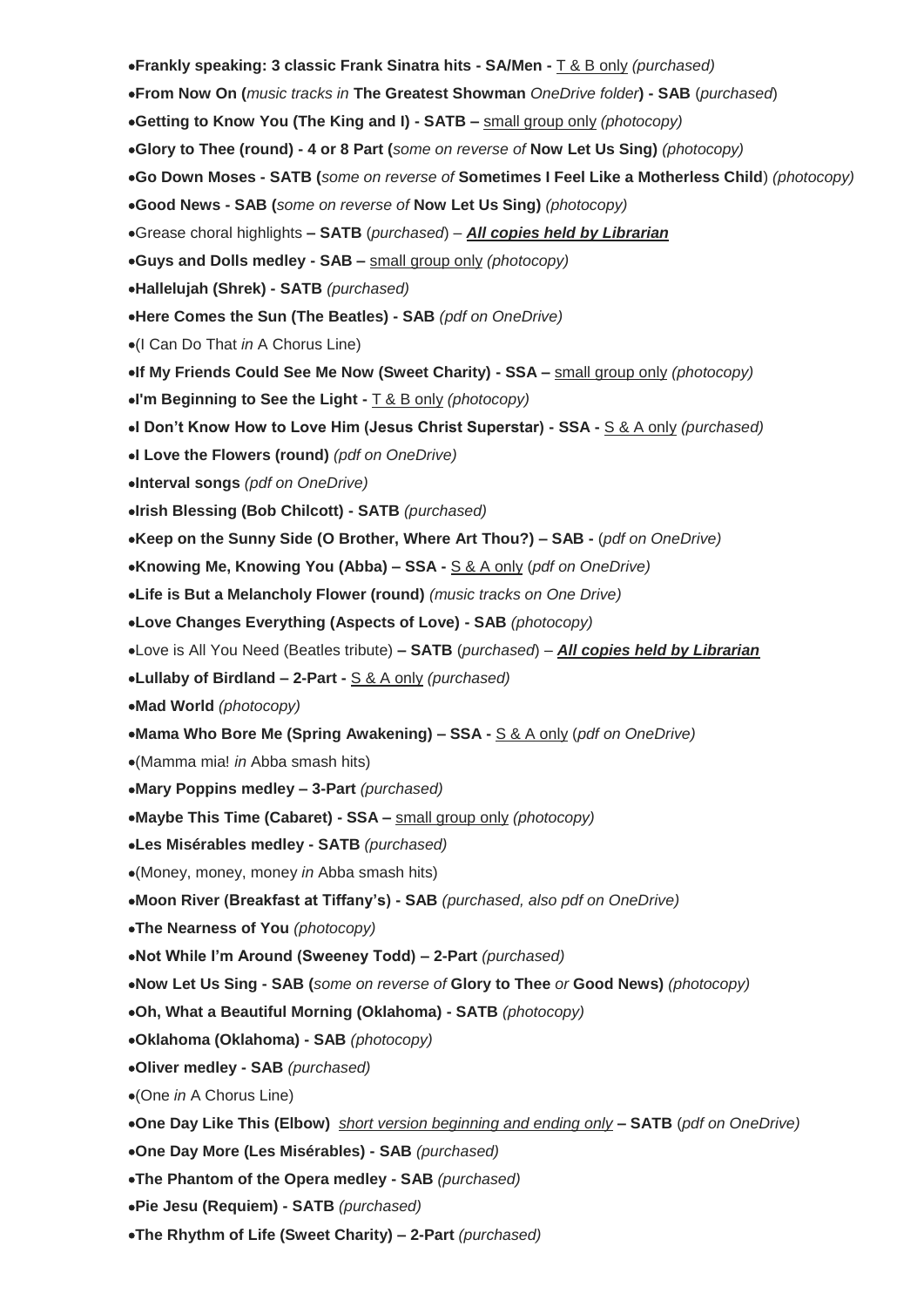- **The Rhythm of Life (Sweet Charity) - SSA -** Altos only *(pdf on OneDrive)*
- **The Rose - SAB (***some on reverse of* **Wade in the Water)** *(photocopy)*
- **The Rose – 3-Part mixed** (*pdf on OneDrive)*
- **Say a Little Prayer - SSA -** S & A only *(photocopy)*
- **Scarborough (The Girls) -** S & A only *(photocopy)*
- **Seasons of Love (Rent) - SAB** *(purchased)*
- **Send in the Clowns (A Little Night Music) - SSA** *(purchased)*
- **September Song** *(photocopy)*
- **Singin' in the Rain (Singin' in the Rain) – SAB** (*pdf on OneDrive)*
- **Skyfall (Adele) – SATB** (*purchased)*
- **Skylark –** S & A only *(photocopy)*
- **Some Enchanted Evening (South Pacific) – 2-Part** *(purchased)*
- **Sometimes I Feel Like a Motherless Child - SSAB (***some on reverse of* **Go Down Moses)** *(photocopy)*
- **Stand By Me – 3-Part** (*pdf on OneDrive)*
- **Straighten Up and Fly Right** *(photocopy)*
- (Super-Trouper *in* Abba smash hits)
- **The Surrey With the Fringe on Top (Oklahoma) – 2-Part –** small group only *(photocopy)*
- **Tears in Heaven - SAB** *(purchased)*
- **Tell Me It's Not True (Blood Brothers) - SATB** *(purchased)*
- **Thank You for the Music (Abba) - SATB** *(pdf on OneDrive)*
- **That's Entertainment - SATB** *(photocopy)*
- **There is Nothing Like a Dame (South Pacific) – TTBB** T & B only (*pdf on OneDrive)*
- **Think of Me - SATB (round)** *(photocopy)*
- **This Is Me (***music tracks in* **The Greatest Showman** *OneDrive folder***) - SATB** (*purchased*)
- **True Colors –SSA** Sops only *(pdf on OneDrive)*
- **Wade in the Water (***some on reverse of* **The Rose)** *(photocopy)*
- **Wade in the Water/Sometimes I Feel Like a Motherless Child (round)** *(pdf on OneDrive)*
- **West Side Story medley - SATB***(purchased)*
- **We Will Rock You (Queen) - SAB** (*purchased*)
- **What a Wonderful World (Good Morning Vietnam) – 2-Part** *(photocopy)*
- (What I Did for Love *in* A Chorus Line)
- **Whistle Down the Wind (Whistle Down the Wind) - SATB** *(purchased)*
- **Why We Sing - SAB** *(pdf on OneDrive)*
- **Will You Still Love Me Tomorrow? – TBB** (*pdf on OneDrive)*
- **You Can't Stop the Beat (Hairspray) - SATB** *(pdf on OneDrive)*
- **You Must Remember This collection** *(5 photocopies)*
	- **Auld Lang Syne** *(pdf on OneDrive)*
	- **I Vow to Thee My Country**
	- **Jerusalem** *(pdf on OneDrive)*
	- **Land of Hope and Glory**
	- **Rule Britannia** *(pdf on OneDrive)*
- **You Raise Me Up - SATB** *(photocopy)*
- **Your King and Country Want You - SATB –** small group only *(photocopy)*